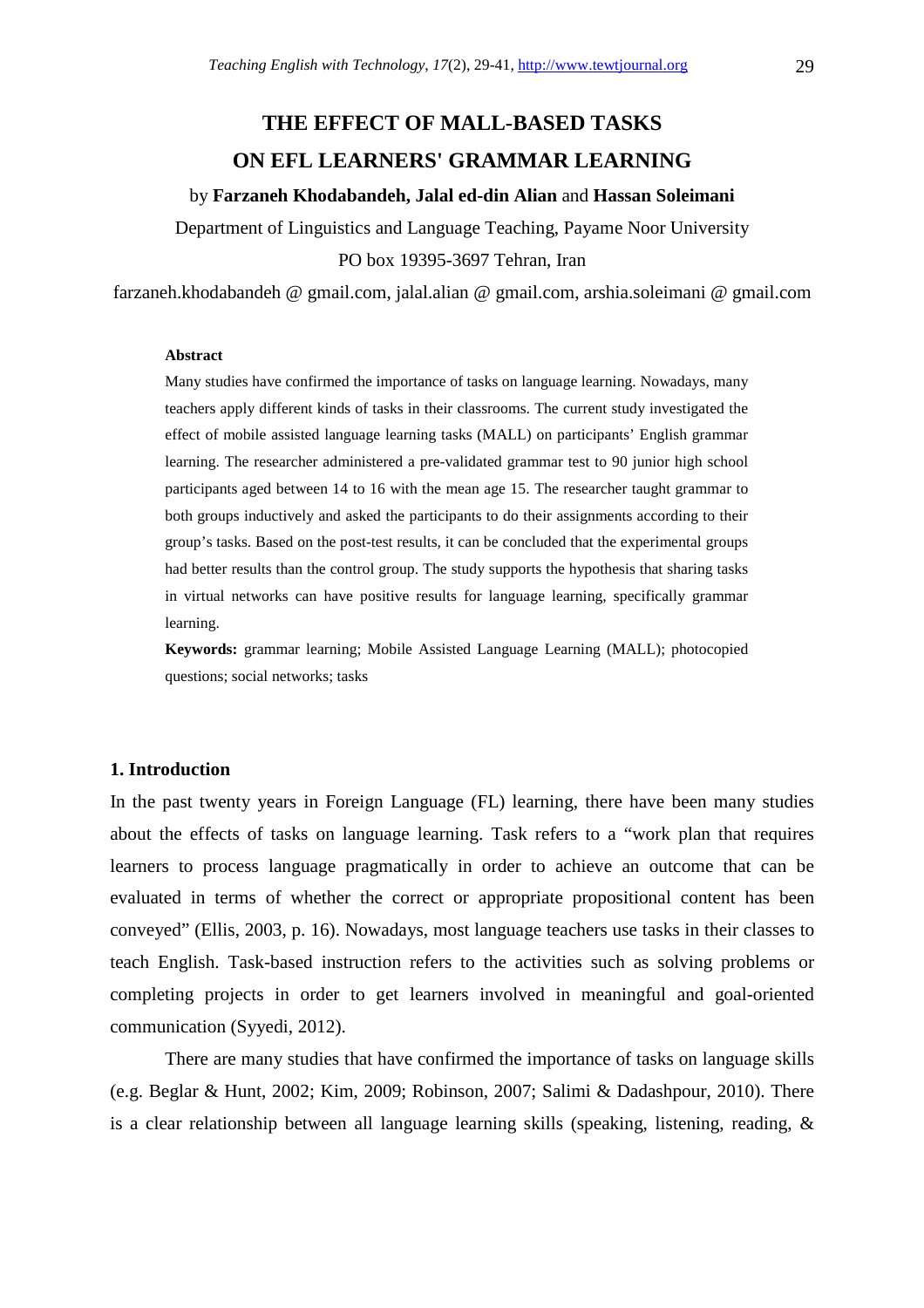writing) and as Linse (2005) states, progress in one skill can be a precondition and prerequisite towards progress in other skills.

Many researchers have confirmed that learners learn foreign language skills better if teaching focuses explicitly on grammatical or lexical forms (Norris & Ortega, 2006). Based on recent studies, grammar instruction helps learners to reach the high level of proficiency in accuracy and fluency (Ellis & Celce-Murcia, 2002, as cited in Ellis, 2003). Unfortunately, uninteresting lessons about grammar have had a discouraging effect on its learning among learners in the last decades (Wang, 2010). When the content in a coursebook is presented in a boring way, it becomes very difficult to stimulate the interest of learners (Ruso, 2007).

As such, lack of sufficient research into the effects of tasks on grammar learning creates a need to study the effects of some motivating tasks on grammar learning. These situations can be seen as an opportunity for a new study that focuses on combining interesting tasks and grammar learning.

Nowadays participants in some institutions learn English through smart phones. Trifanova, Knapp, Ronchetti, and Gamper (2004) define mobile devices as "any device that is small, autonomous, and unobtrusive enough to accompany use at every moment" (p. 3). Prensky (2005) states that a mobile phone is one of the instruments which can be used by students to learn in technology era. Zhao (2005) indicates that smart phones prepare the best situation for foreign language learning. In addition, mobiles can be used in numerous forms such as face-to-face or distant modes. Unfortunately, research into the effect of mobile assisted language learning-based tasks (MALL) on grammar learning is still rather rare. To fill this gap, the current study investigates the effect of MALL-based tasks on EFL participants' grammar.

#### **2. Literature review on MALL**

There have been a lot of studies about the effects of task-based teaching approach on learning a foreign language. For example, O'Brien (1996) proved the positive effects of using tasks to improve participants' oral proficiency, while Bygate (1999) indicated the efficacy of communicative tasks on participants' grammatical competence. Similarly, McDonough and Mackey (2000) reported the effectiveness of using tasks in enhancing participants' focus on language communication. In another study, Shehadeh (2001) indicated that using tasks helps learners to practise initiation of a communication activity. Mann (2006) and Torky (2006) reported that applying tasks was remarkably beneficial in developing oral performance of learners. At the same time, Karimi (2010) stated that using tasks effectively expanded the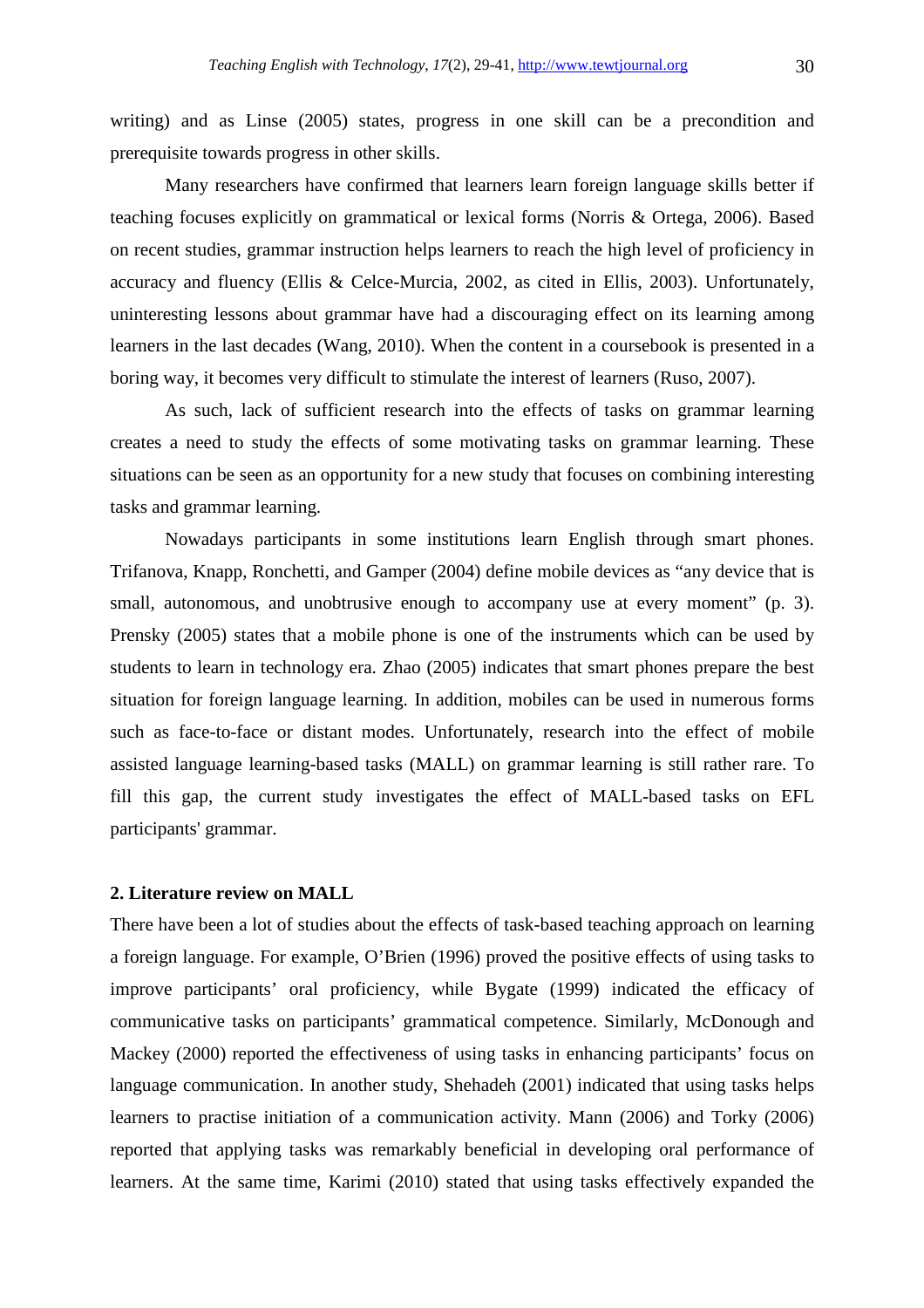participants' knowledge of words, while Korkgöz (2011) found that the participants had positive attitudes towards tasks when combined with technology. Hasan (2014) maintained that task-based classrooms provided the opportunity for the learners to speak without hesitation. According to Choo and Too (2012), the use of task-based teaching motivates learners toward language learning. Beglar and Hunt (2002) revealed that working collaboratively on tasks motivate learners. Rogers and Medley (1988) showed that the grammar of learners proved to develop through exposure to tasks. Fotos and Ellis (1991) revealed that teaching grammar communicatively through tasks helped participants improve their understanding of difficult grammatical forms.

There are quite a few studies about the effect of mobile phones on language learning. For instance, Thornton and Houser (2005) examined the use of mobile devices by Japanese university participants in a language learning context and the results confirmed the positive effect of mobile devices. Basoglu (2010) compared traditional flash cards on paper with digital flash cards and mobile phones. His findings confirmed that the participants who had used the mobile application obtained better results. In another study by Sole, Calic, and Neijmann (2010), participants who reported working through mobile phones showed a better engagement in learning. Baleghzadeh and Oladrostam (2011) investigated the effect of MALL on grammatical accuracy of EFL participants. The results showed that the participants in the experimental group displayed better performance than the participants who were in the control group. Begum (2011) made an attempt to investigate the possibility of using cell phone in the EFL classroom of Bangladesh as an instructional tool. After analyzing the data, it was revealed that despite some challenges, cell phone has great potential as an instructional tool. In 2011, Motallebzadeh, Beh-Afarin, and Daliry Rad proved that SMS has a positive influence on the retention of collocations among Iranian lower intermediate EFL learners and that participants have a positive attitude toward learning collocations through SMS.

#### **3. Study**

### **3.1. Aim of the research**

All of the studies summarized above considered MALL as a method of learning, not a task. In addition, little is said about the effect of MALL tasks on EFL learners' grammar learning. In the current study, the researcher investigates a mixture of MALL and tasks to see its effects on EFL learners' grammar learning to verify the following hypotheses:

1. MALL-based tasks have no effects on EFL learners' grammar learning.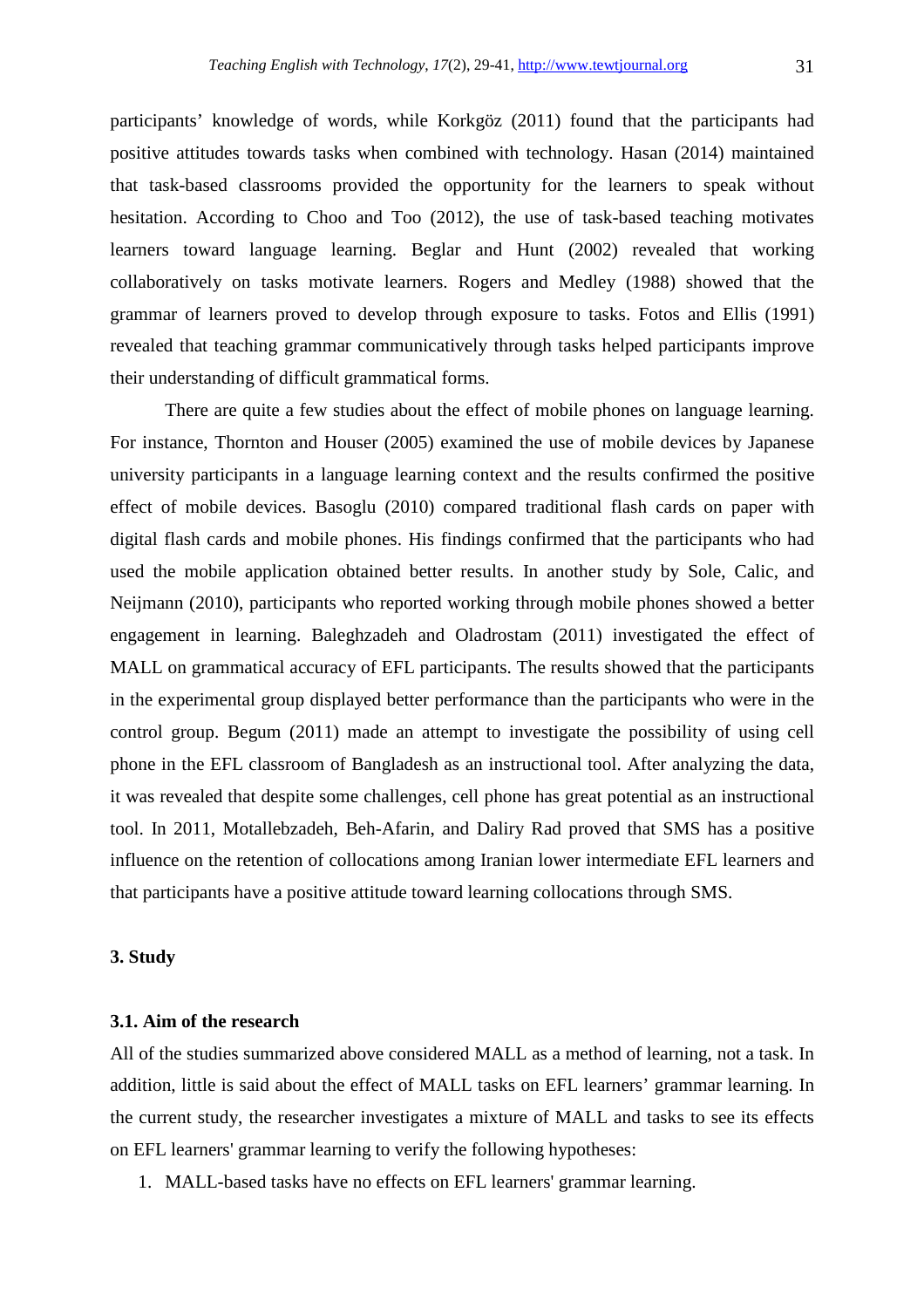2. There are no differences between the MALL group and the control group.

### **3.2. Participants**

In the current project, 60 Iranian junior high school participants from Qom province, Iran were selected out of 160 students. The homogeneity of the participants was checked before starting the data collection procedures. In so doing, they were pre-tested through a test which contained 30 multiple-choice items related to structure and written expression and 10 items related to reading comprehension. The selected participants were those with intermediate level of language proficiency. The mean and the standard deviation of the participants' test scores (M=34.18, SD=2.20) were used as the criterion for their selection. Based on the pretest results, 60 participants whose mean scores in grammar knowledge were one standard deviation above and below the mean were chosen. All the participants were male and native speakers of Persian. The researcher briefed the participants about the mechanism of the research and randomly divided them into two groups of 30 participantss.

# **3.3. Design and procedure**

The effect of MALL tasks versus traditional ones on Iranian junior high school students was investigated through a quasi-experimental design. The participants were randomly selected and assigned to the control and experimental groups. The researcher conducted a pre-test and at the end of the research, a post-test was administered.

In the current study the researcher used the following instruments:

- 1. **Tests**. The researcher used three tests, one for homogenising the participants, one pre-test and one post-test.
- 2. **Smart phones**. In the MALL-based task group, the participants did their assignments in their sub-groups with the use of applications of their smart phones such as Movie Maker and Google Photos and shared them on a defined telegram group.
- 3. **Marker and whiteboard**. To teach grammar inductively, the researcher used marker and whiteboard. The researcher wrote the examples on the whiteboard and the participants had to discover the rules.

The current study was conducted over 12 sessions which was enough time for teaching the grammatical rules of the course (Present Simple tense, Present Continuous tense, possessive 's and of, possessive adjectives, adverbs of frequency).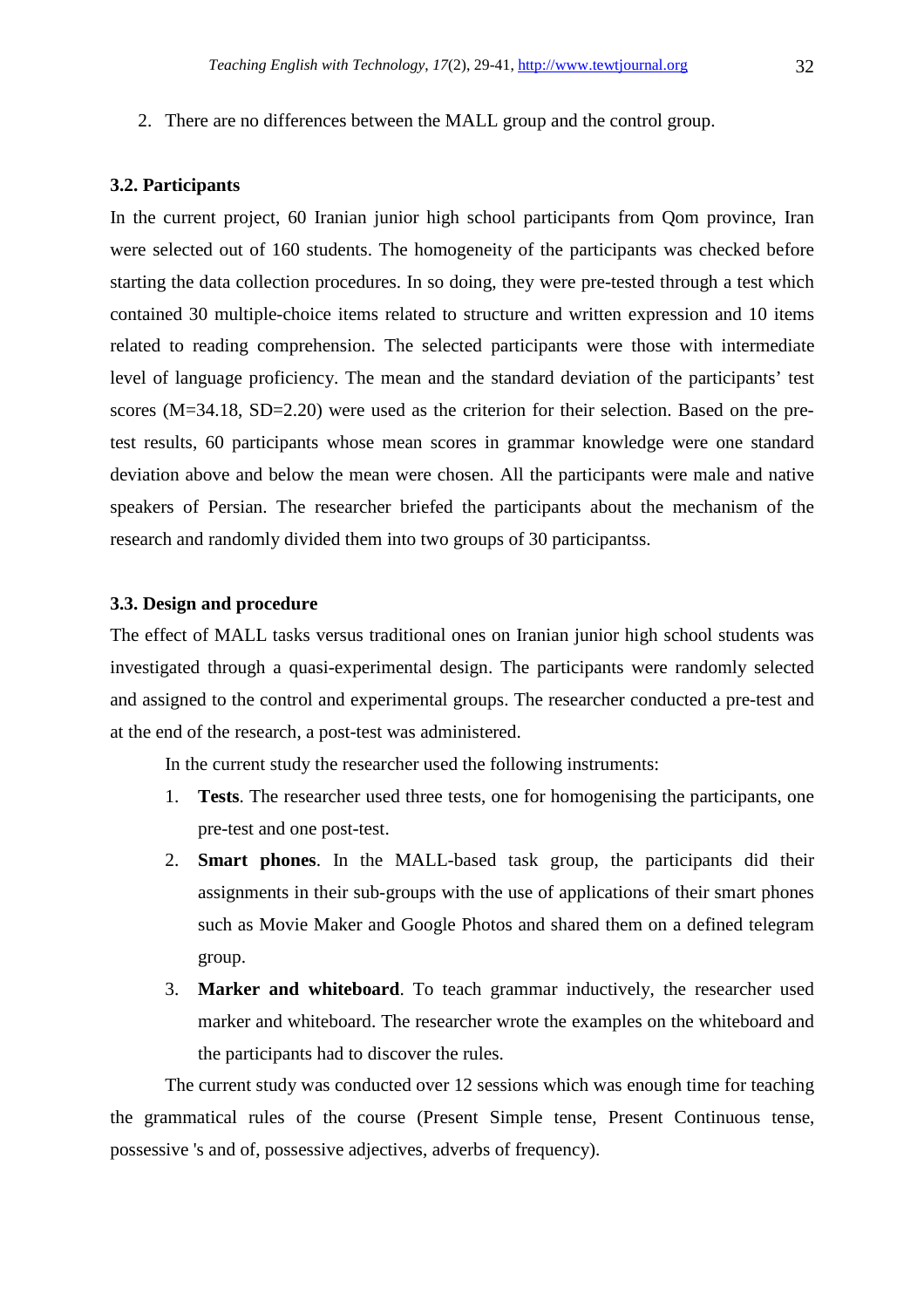The researcher first homogenised the subjects. 60 participants were chosen according to their mean scores on the test. They were randomly divided into two groups in two different classrooms. In each group, there were 30 participants. In both groups, the researcher divided the participants into six sub-groups. There were five participants in each sub-group. Then the pre-test was administered to both the control and the experimental groups before the treatment. The researcher taught grammar inductively to both groups. The difference between the groups was their tasks. As an assignment of the control group, the researcher asked them to do their workbooks and for their tasks, the researcher gave them photocopied questions which were related to the grammar lessons.

The researcher taught grammar rules inductively to both groups as follows:

- 1) The researcher presented the participants with a variety of examples for a given concept without giving any explanations about how the rule is used and formed.
- 2) The participants drilled and practised the examples. For instance, the learners applied their speculations to find out the grammatical rule.
- 3) As a conclusion to the activity, the researcher asked the participants to make new sentences and find out the rule of the examples and explain the grammatical rule.
- 4) As an assignment, the participants of both groups had to do their course work book.

Beside that, the researcher gave the participants some assignments according to their groups. The control group's participants had to do the photocopied exercises given by the teacher. They included doing multiple-choice questions, unscrambling sentences, filling the blanks and finding errors. The participants had to answer those written questions. In the following session, each of the participants had to come to the front of the class and answer the photocopied questions on the whiteboard.

 On the other hand, like the control group, the experimental group comprised 30 participants and 6 sub-groups. The researcher administered the Telegram instant messaging system to the participants of the experimental group. On the first day of the experiment, the researcher created a Telegram and asked the participants to join the group. The teacher did not give them the photocopied questions, they had to find extra materials which were related to the grammar rules of their lesson and share them on the Telegram group. For example, one sub-group made some pictures that illustrated the specified rule and shared it on the Telegram group. For 12 weeks, the participants performed the grammar tasks and shared them on the group.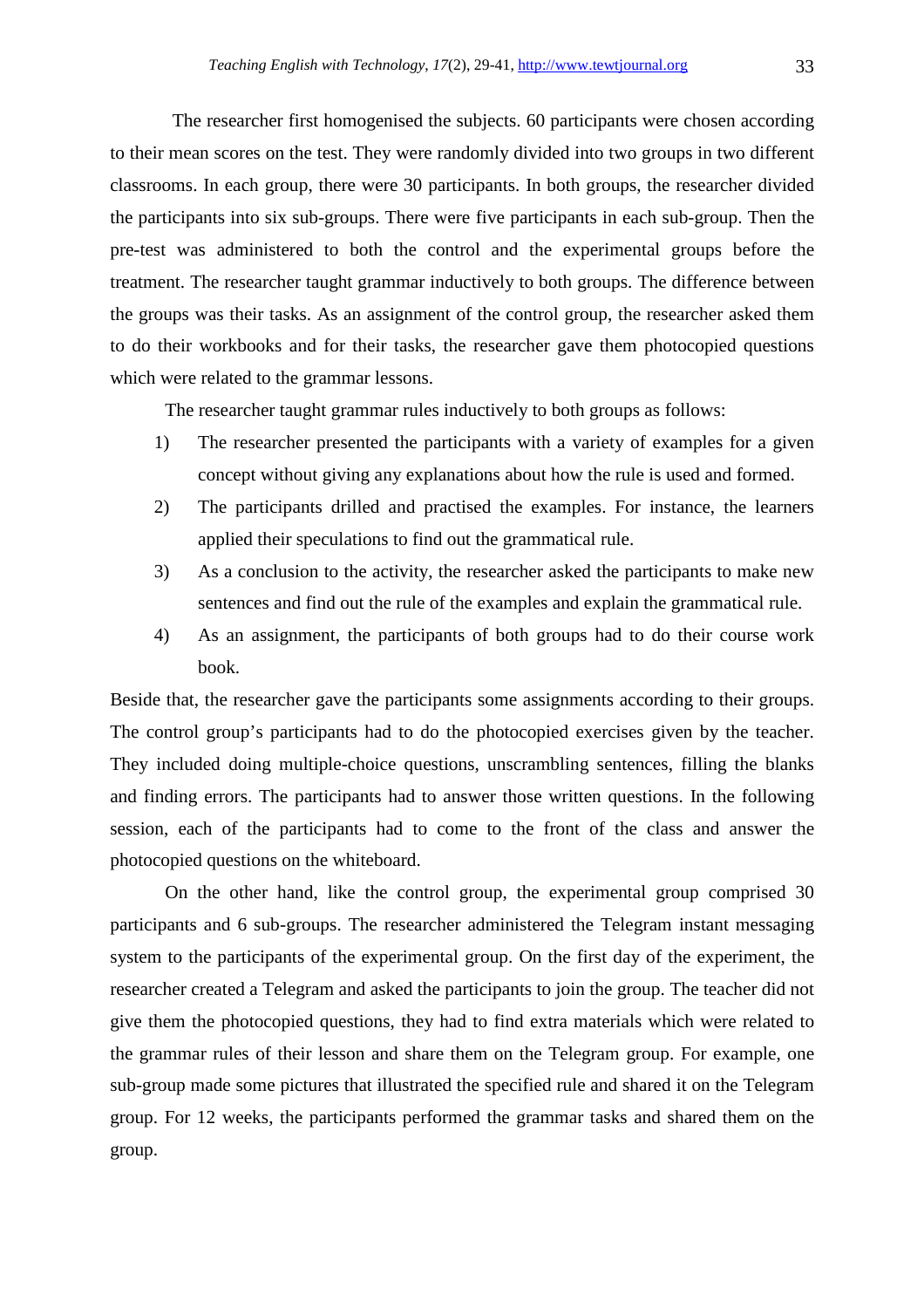During the last session the researcher took a pre-validated post-test to find out the effects of the tasks on participants' grammar knowledge. The post-test consisted of 40 multiple-choice items, with each item accounting for 0.5 points. There was no negative score; therefore, the maximum score was 20.

To assess validity and reliability of the current study, both tests (pre-test and post-test) were given to a jury of three English language instructors to elicit their views about the accuracy, clarity, and appropriateness of the instruments. Then, the researcher reviewed and modified the tests according to their recommendations. The usability of the tests was tested through a pilot study of 30 participants that the researcher had excluded from the sample. In the current study, the researcher used Cronbach's alpha to calculate the reliability of the study.

## **3.4. Results and findings**

One of the null hypotheses of this study was that MALL-based tasks did not have any effect on EFL learners' grammar learning. In order to analyse the data to test the null hypothesis, first the descriptive statistics of the pre-test were computed. Afterwards, the independent samples t-test was used to compare the scores between the control and experimental groups.

Descriptive statistics of the pre-test indicate the mean of the control (7.87) and the experimental group (7.97). In addition, the distribution of the data was normal for each group, because the degree of skewness and kurtosis were between -2 and +2 (Appendix 1, Table 1).

Next, the researcher used the independent samples t-test on the pre-test results to find out the degree of significance difference between the control and the experimental groups (to test the second null hypothesis). The t-test results revealed that there was no significant difference in grammar knowledge between the control and experimental groups on the pretests (t = .464, P = .644, P >  $\alpha$ ) in which the P value was more than .05, and the t-observed .644 was less than the t-critical, 2.04. Therefore, it can be concluded that the two groups were homogenous at the pre-test (Appendix 1, Table 2).

Before calculating the statistics of the post-test results, it was necessary to investigate the reliability and validity of the post-tests. The researcher used Cronbach's alpha to obtain the reliability calculation. Cronbach's alpha was 0.81, therefore, the test can be assessed as reliable (Appendix 1, Table 3). Next, the researcher calculated the descriptive statistics of the post-test results. The means of the experimental and control groups were 18.43 and 10.48 respectively (Appendix 1, Table 4).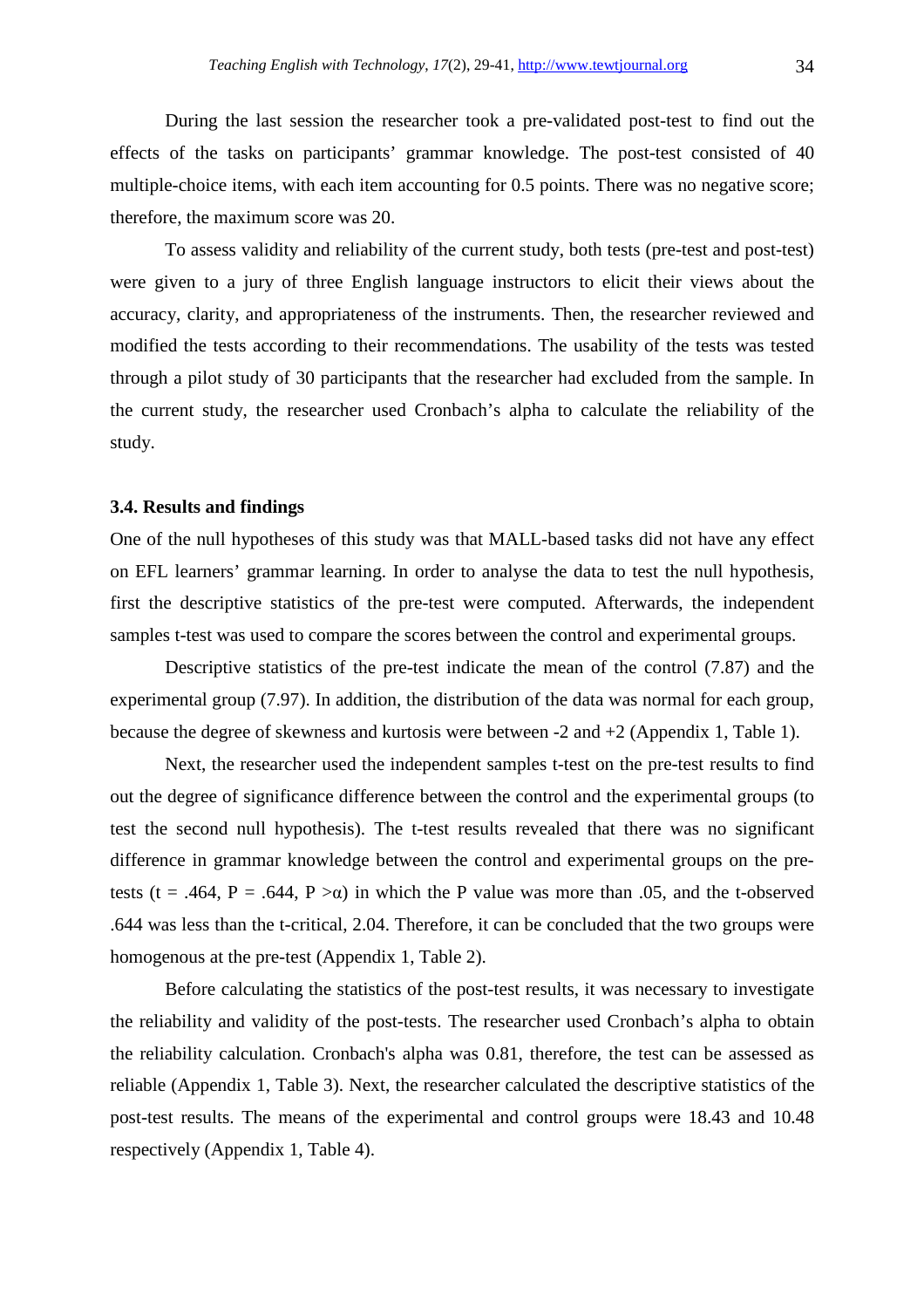The researcher used Shapiro-Wilk test to investigate the normality of the distribution in two groups based on the post-test results. The Normality Test revealed P values of .208 and .152 for the grammar post-test in the control and the experimental groups respectively. P values for both groups were more than selected significance, i.e. .05 for this study ( $P > \alpha$ ); consequently, it can be claimed that two sets of scores are normally distributed (Appendix 1, Table 5). Thus, the parametric independent samples t-test was applied to compare the results of two groups based on the post-tests. The test detected significant difference in grammar learning between the two groups on the post-test (t = 33.462, P = .000, P <  $\alpha$ ); consequently, the null hypothesis of this study was rejected (Appendix 1, Table 6).

# **4. Discussion**

Task-based language teaching is an interesting topic in FL classes (Skehan, 1996). Many previous researchers believed that there is a positive relationship between using tasks and language learning, such as O'Brien (1996), Bygate (1999), McDonough and Mackey (2000), Shehadeh (2001), Mann (2006), Torky (2006), Karimi (2010), Korkgöz (2011), Hasan (2014), Choo and Too (2012), Beglar and Hunt (2002), Rogers and Medley (1988), Fotos and Ellis (1991).

Based on the research findings, it is disclosed that the MALL-based-task group achieved better results than the control group. The findings of this research are in line with Thornton and Houser (2006), Sole et al. (2010), Mitchell et al. (2010), Bryson and Cai (2004), as well as Baleghzadeh and Oladrostam (2012), who indicated a positive relationship between using mobile devices and language learning. In addition, based on the researchers' observations, it can be concluded that the participants who took part in the mobile-based task group had a higher motivation to learn grammar than the control group. The findings of this study also showed that the motivated participants also performed better in the post-test. The present study is in line with Lochana and Deb's (2006) research, who suggested that taskbased instruction helps learners not only in terms of proficiency development but also in terms of motivation. Richards and Rodgers (2001) also reported that learners' success in achieving the goals of tasks increases their motivation.

In addition, it was proven that using mobile phones helps learners have better interaction and better engagement with their peers. Findings of this study are in congruence with Zhao (2005), who declares that smart phones create the best situation for learning that can hardly be found. The study results also corroborate those of Lopez (2004), who indicated that the learners who perform tasks which are related to their language course learn English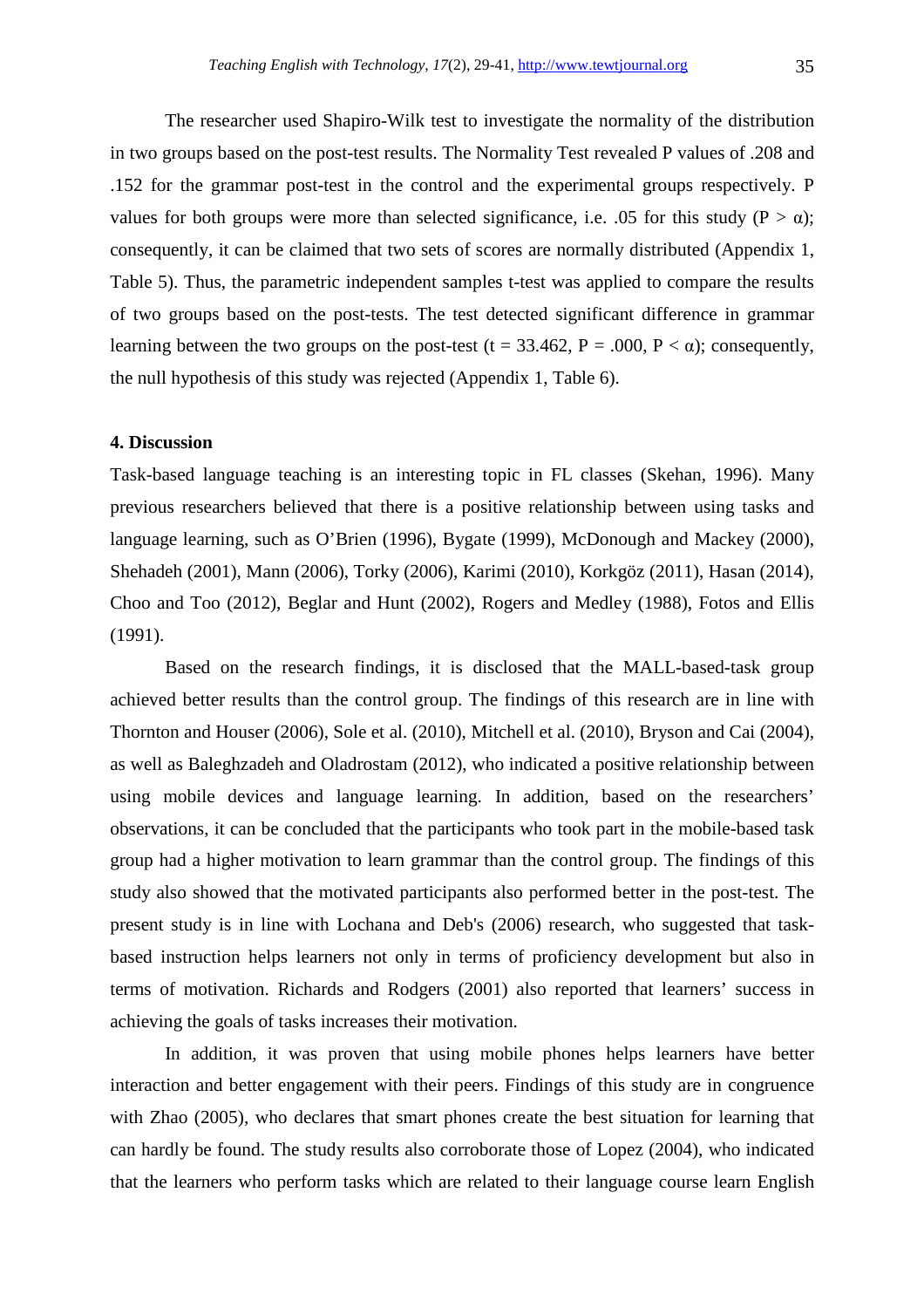more effectively and collaboratively. The findings of his study confirmed the principle of the sociocultural perspective that stated social interaction facilitates learning through the process of scaffolding.

In the control group, the participants' task was to answer the written questions prepared by the teacher. The results showed that the participants in the control group obtained lower scores. It is consistent with Wang's (2010) belief that lessons about grammar that are not interesting and motivating have a discouraging effect on learners' attitude towards grammar teaching and learning. As the results of the control group showed, using photocopied questions as the teacher did can have a negative effect on participants' language learning and motivation. Similarly to Ruso (2007), it can be stated that when the content of a coursebook is presented in a boring way it is not easy to stimulate the interest of the participants.

# **5. Pedagogical implications and final conclusions**

The analysis of data indicated that the experimental group's participants were highly satisfied with sharing their tasks in the Telegram group. The findings revealed that the Telegram social network in this study was helpful in triggering students' learning and motivation. It encouraged the participants to present various tasks through it which increased their practice opportunities. According to the results of the present study, it can be concluded that students welcomed the idea of using tasks through social networks while learning English as a second language. In short, the findings of the control group revealed that the teacher's photocopied questions were not helpful as the social networks. The results clearly proved that the experimental group participants had greater interaction within the Telegram group which affected their learning positively.

Further research can investigate the effects of the participants' motivation in social networks on learning English. Furthermore, it would be worth comparing the participants' interaction within the social networks and classrooms. Besides, virtual discourse can be compared and contrasted with a traditional classroom.

The findings of this study have pedagogical implications for teachers and participants. Teachers should carefully select the materials of a coursebook and provide learners with interesting materials that trigger their interest. According to Allwright and Bailey (1991), learners can switch off because they do not like the way the content of their course is presented in the book. The results showed that the experimental groups outperformed the control group since the use of tasks on Telegram raised the motivation of the participants. It is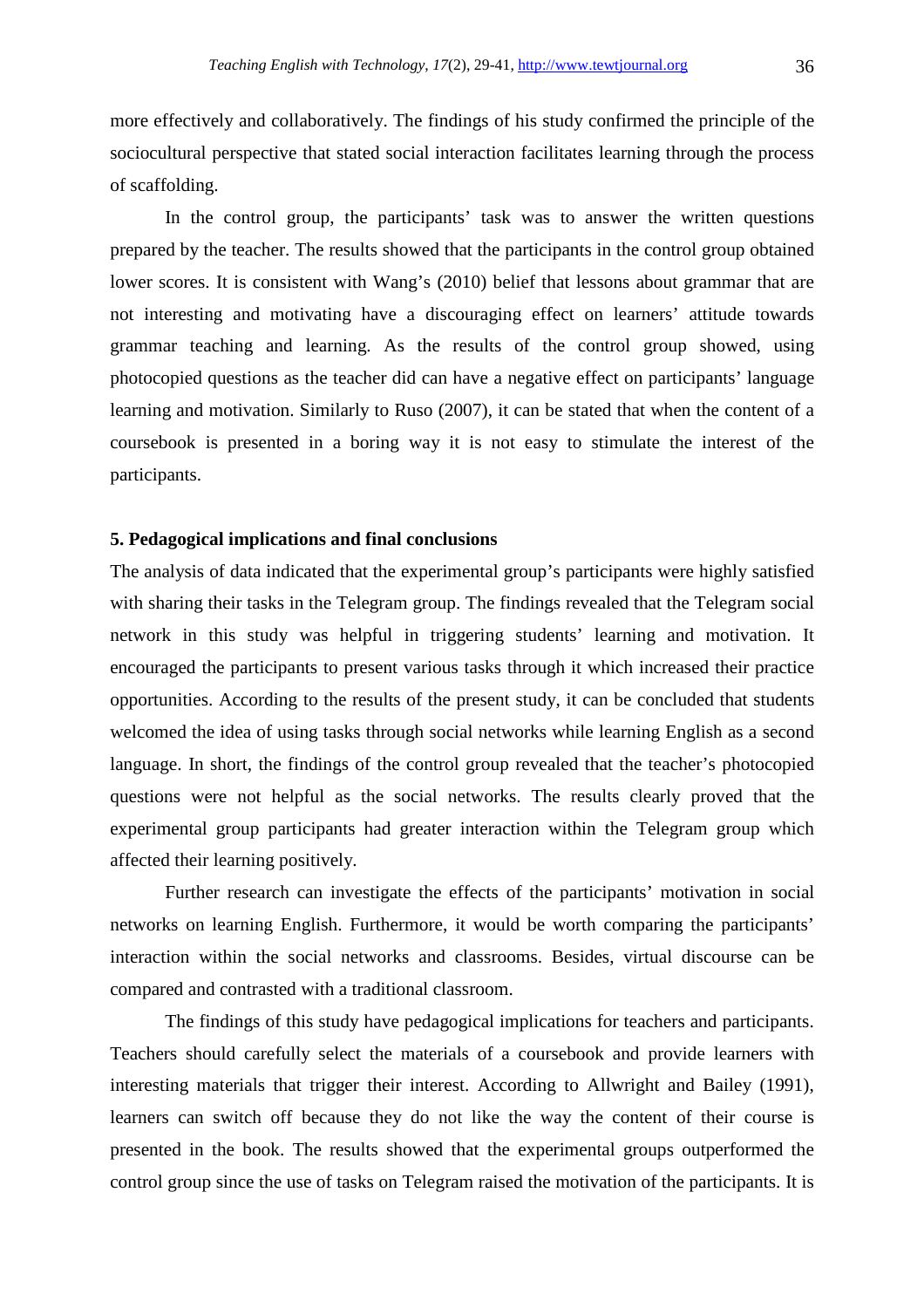recommended that language teachers become familiar with Telegram, which is a very popular social network, and adopt it in language teaching. The experimental group's participants were quite receptive to using tasks in Telegram group. Teachers can ask their participants to use Telegram and ask them to provide a variety of enjoyable tasks. As Ruso (2007) states, serious consideration should be given to using enjoyable tasks in classes and language teachers should provide their participants with opportunities to make use of content learnt through tasks. Using social networks as a framework to execute tasks not only improves the participants' language skills but also expands their social knowledge of the world. Besides, this is how teachers can incorporate new methods and techniques in their skillset (Wallace, 1991).

#### **References**

- Allwright, D., & Bailey, K. B. (1991). *Focus on the Language Classroom*. Cambridge: Cambridge University Press.
- Baleghizadeh, S., & Oladrostam, E. (2011). The effect of mobile assisted language learning (MALL) on grammatical accuracy of EFL participants. *MEXTESOL Journal,* 34(2), 117-123.
- Başoğlu, E. B. (2010). A comparison of undergraduate participants' English vocabulary learning: Using mobile phones and flashcards. *Educational Technology*, 9(3), 1-7.
- Begum, R. (2011). Prospect for cell phones as instructional tools in the EFL classroom: A case study of Jahangirnagar University, Bangladesh. *English Language Teaching*, 4(1), 105-115.
- Beglar, D., & Hunt, A. (2002). *Implementing Task-based Language Teaching*. Cambridge: Cambridge University Press.
- Bygate, M. (1999). Quality of language and purpose of task: patterns of learners' language on two oral communication tasks. *Language Teaching Research,* 3(3), 185-214.
- Choo, J. P. L., & Too, W. K. (2012). Teachers perceptions in using task based instruction (TBI) for teaching grammar. *Journal of Interdiciplinary Research in Education,* 2(1), 47-64.
- Ellis, R. (2003). *Task-based Language Learning and Teaching*. Oxford: Oxford University Press.
- Fotos, S., & Ellis, R. (1991). Communicating about grammar: A task-based approach. *TESOL Quarterly*, 25(4), 605-628.
- Hasan, A. (2014). The effect of using task-based learning in teaching English on the oral performance of the secondary school participants. *International Interdisciplinary Journal of Education,* 3(2), 250-264.
- Karimi, F. (2010). The effect of using information-gap tasks on Iranian EFL learners' lexical development. Retrieved May 10, 2015 from http://eslarticle.com/pub/articles/English language learningell/index.html.
- Kim, Y. (2009). The effects of task complexity on learner-learner interaction. *System,* 37, 254-268
- Korkgöz, Y. (2011). A blended learning study on implementing video recorded speaking tasks in task based classroom instruction. TOJET*: The Turkish Online Journal of Educational Technology*, 10(4), 1-13. Retrieved May 10, 2015 from http://files.eric.ed.gov/fulltext/EJ946605.pdf.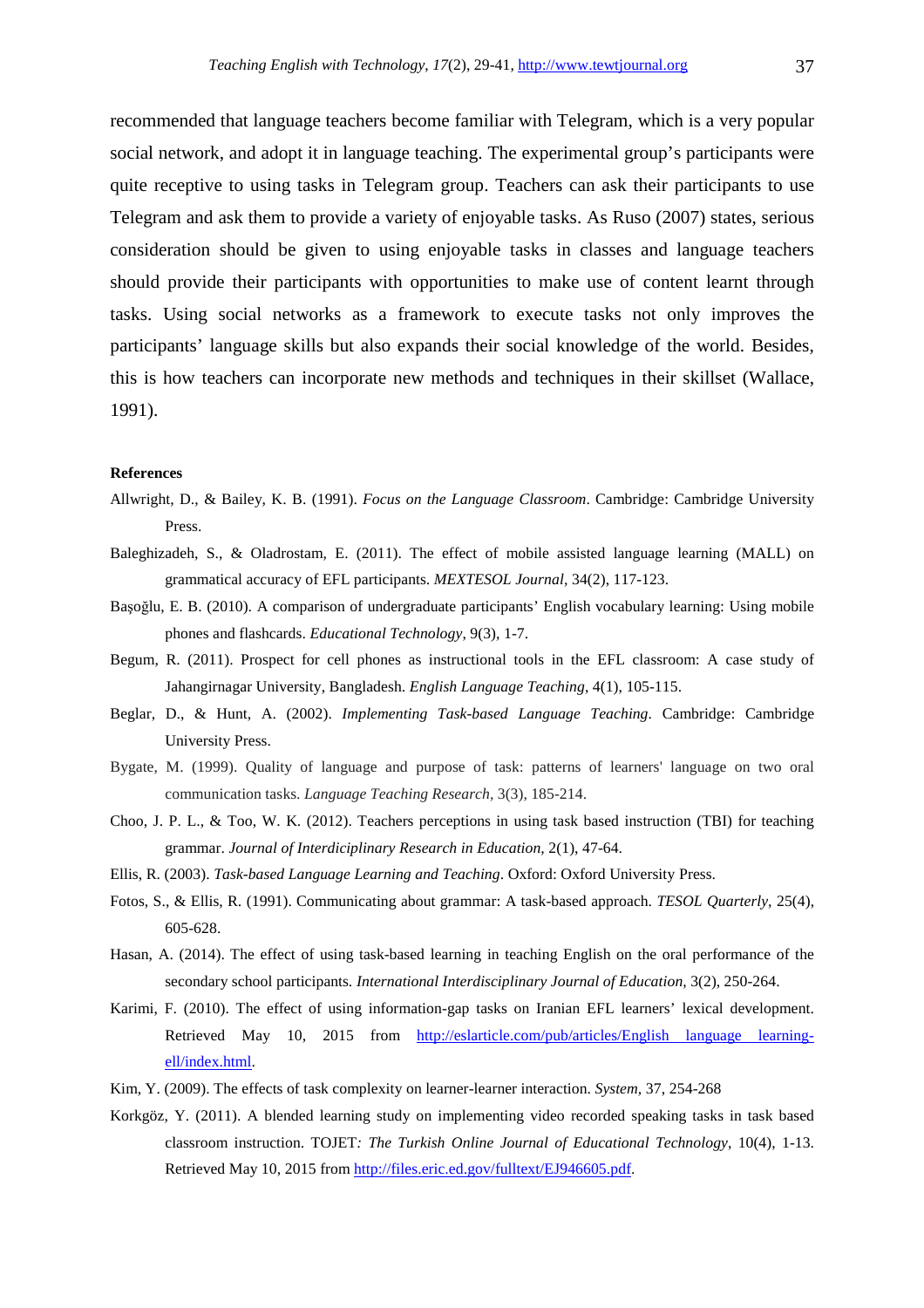Linse, C. T. (2005). *Practical English Language Teaching*: *Young Learners*. New York: McGraw-Hill.

- Lochana, M., & Deb, G. (2006). Task based teaching: learning English without tears. *Asian EFL Journal*, 8(3), 140-154.
- Lopez, J. (2004). Introducing TBI for teaching English in Brazil: Learning how to leap the hurdles. In B.L. Leaver & J. R. Willis (Eds.), *Task-based Instruction in Foreign Language Education* (pp. 83-95). Washington, D.C.: Georgetown University Press.
- Mann, G. (2006). A task-based approach to the development of the oral skills of international law participants. *Research in Post-Compulsory Education,* 11(2), 217-234.
- McDonough, K., & Mackey, A. (2000). Communicative tasks, conversational interaction and linguistic form: An empirical study of Thai. *Foreign Language Annals,* 33(1), 82-91.
- Motallebzadeh, K., Beh-Afarin, R., & Daliry Rad, S. (2011). The effect of short message service on the retention of collocations among Iranian lower intermediate EFL learners. *Theory and Practice in Language Studies*, 1(11), 1514-1520.
- Norris, J., & Ortega, L. (2006). *Synthesizing Research on Language Learning and Teaching*. Amsterdam/Philadelphia, PA: John Benjamins.
- O'Brien**,** N. (1996). Partnership in learning: A task based advanced speaking course. Paper presented at the *Annual Meeting of Teachers of English to Speakers of Other Languages,* Chicago, March, 1996. (ERIC Document Reproduction Service No. ED 395472).
- Prensky, M. (2005). What can you learn from a cell phone? Almost anything! *The Innovate Gateway1 (June/July)*. Retrieved May 10, 2015 from https://www.google.pl/url?sa=t&rct=j&q=&esrc=s&source=web&cd=2&cad=rja&uact=8&ved=0ahUK Ewie-

seTnJXTAhXjJJoKHZnyA1cQFggkMAE&url=http%3A%2F%2Fthinkingmachine.pbworks.com%2Ff %2FPrensky-What\_Can\_You\_Learn\_From\_a\_Cell\_Phone-

FINAL.pdf&usg=AFQjCNEQpAT3CZuscHn-YzQSxSN3YAxd7Q

- Richards, J. C., & Rodgers, T. S. (2001). *Approaches and Methods in Language Teaching* (2nd ed.). Cambridge: Cambridge University Press.
- Robinson, P. (2007). Triadic framework for TBLT: Task complexity, task difficulty, and task condition. *The Journal of Asia TEFL,* 195-225.
- Rogers, C., & Medley, F., Jr. (1988). Language with a purpose: using authentic materials in the foreign language classroom. *Foreign Language Annals*, 21, 467-478.
- Ruso, N. (2007). The influence of Task Based Learning on EFL classrooms. *Asian EFL Journal,* 18(2). Retrieved from http://www.asian-efl-journal.com/pta\_February\_2007\_tr.pdf.
- Salimi, A. & Dadashpour, S. (2010). Task complexity and L2 learners' written performance. A paper presented at *WCCES 14.* Bogazici University, Istanbul, Turkey, 14-18 June.
- Seyyedi, K., & Mohamed Ismail, Sh. (2012). Task based instruction. *International Journal of Linguistics*, 4(3).
- Shehadeh, A. (2001) Self and other-initiated modified output during task-based interaction. *TESOL Quarterly*, 35(3), 433-457.
- Skehan, P. (1998). Task-based instruction. *Annual Review of Applied Linguistics*, 18, 268-286.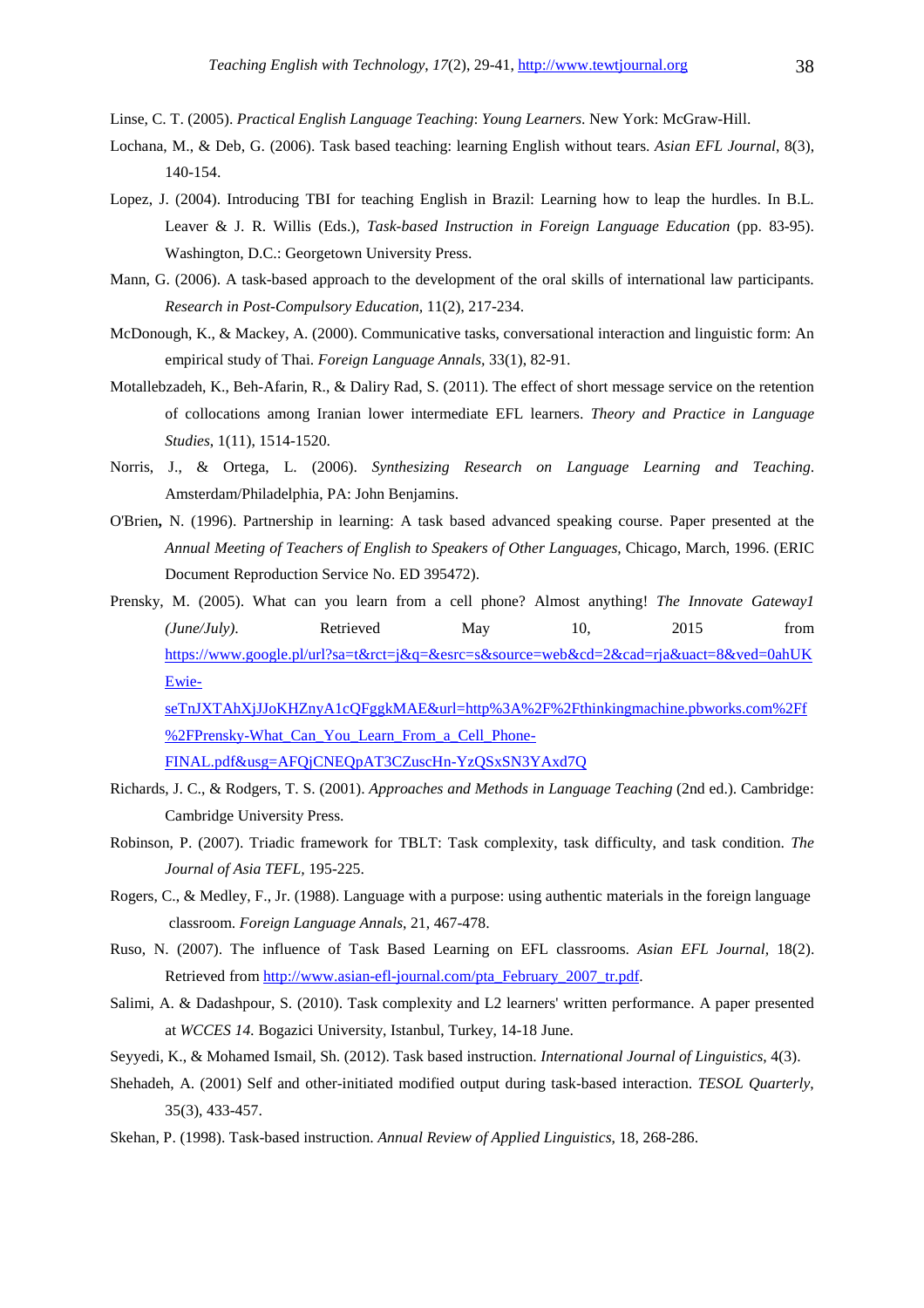- Sole, R. C, Calic, J., & Neijmann, D. (2010). A social and self-reflective approach to MALL. *ReCALL,* 22(1), 39-52.
- Stockwell, G. (2007). Vocabulary on the move: Investigating an intelligent mobile phone-base vocabulary tutor. *Computer Assisted Language Learning,* 20(4), 365-383.
- Thornton, P., & Houser, C. (2005). Using mobile phones in English education in Japan. *Journal of Computer Assisted Learning,* 21(3), 217-228.
- Torky, Sh, (2006). *The Effectiveness of a Task-Based Instruction Program in Developing the English Language Speaking Skills of Secondary Stage Participants*. Unpublished PhD. Dissertation. Cairo: Women's College, Ain Shams University.
- Trifanova, A., Knapp, J., Ronchetti, M., &Gamper, J. (2004). *Mobile ELDIT: Challenges in the Transitions from an e-Learning to an m-Learning System*. Trento: University of Trento.
- Wallace, J. M. (1991). *Training Language Teachers*. Cambridge: Cambridge University Press.
- Wang, F, (2010). The necessity of grammar teaching. *Journal of English Language Teaching,* 3(2), 78-81.
- Yamaguchi, T. (2005, August 2-4). Vocabulary learning with a mobile phone. Paper presented at the 10<sup>th</sup> Anniversary Conference of Pan-Pacific Association of Applied Linguistics, Edinburgh.
- Zhao, Y. (2005). The future of research in technology and second language education. In Y. Zhao (Ed.), *Research in Technology and Second Language Learning: Developments and Directions* (pp. 445-457)*.* Greenwich, CT: Information Age Publishing, Inc.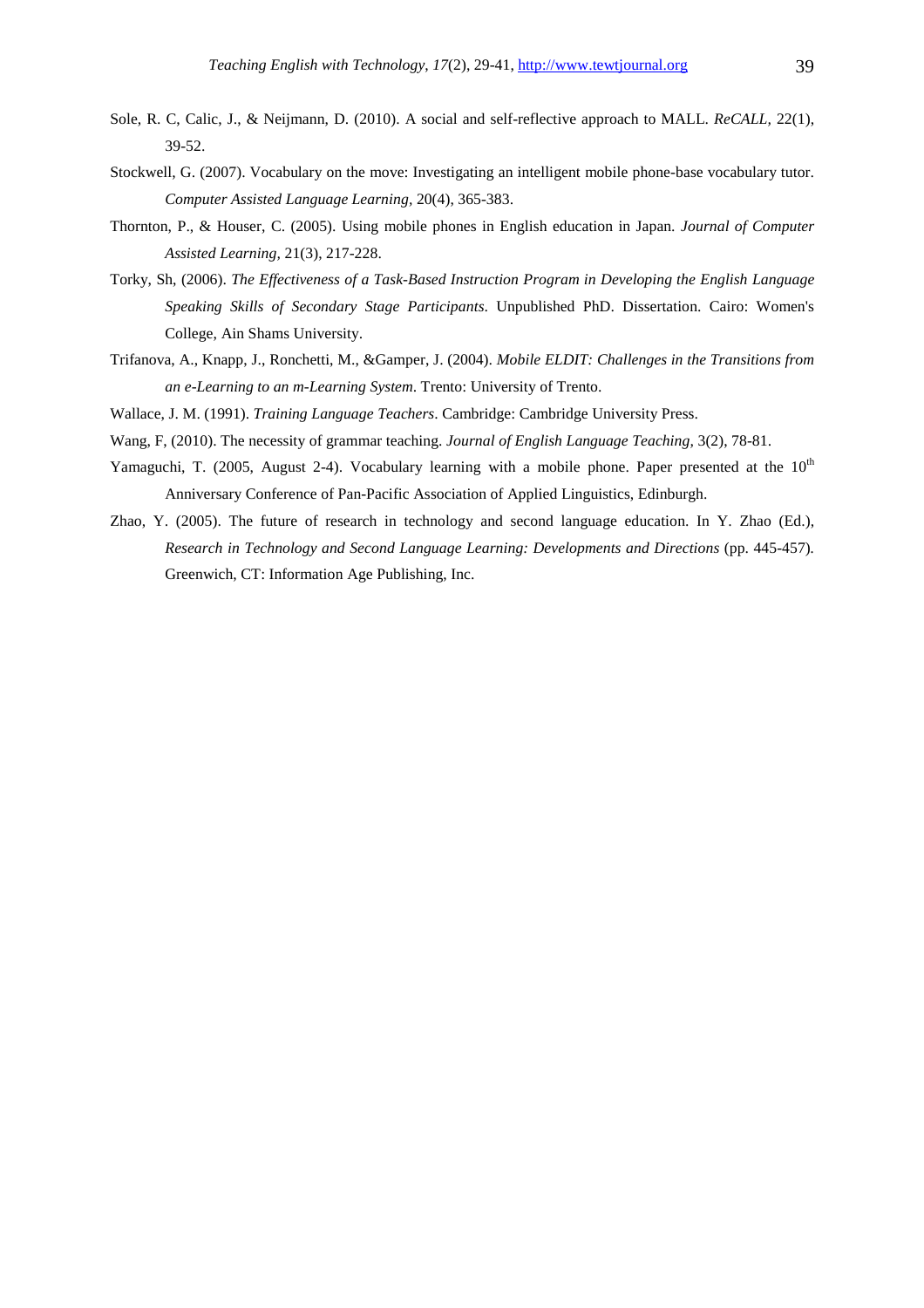## **Appendix 1.**

|              | N  | Minimum | Maximum | Mean | Std<br>.Deviation | Variance | <b>Skewness</b> |        | Kurtosis         |               |
|--------------|----|---------|---------|------|-------------------|----------|-----------------|--------|------------------|---------------|
|              |    |         |         |      |                   |          | Statistic Std   | .Error | <b>Statistic</b> | Std<br>.Error |
| Control      | 30 |         | 9       | 7.87 | .776              | .602     | .242            | .427   | $-1.261$         | .833          |
| Experimental | 30 | Ξ       | 9       | 7.97 | .890              | .792     | .068            | .427   | $-1.780$         | .833          |

Table 1. Descriptive statistics of the pre-test

Table 2. Reliability statistics of the post-test

| N of Items | Cronbach's Alpha |
|------------|------------------|
|            | 813              |

Table 3. Independent sample t-test between the control and experimental groups on the pre-test

|       | Levene's Test for<br>Equality of<br>Variances |      |        |        |                |            | t-test for Equality of Means |                                              |       |
|-------|-----------------------------------------------|------|--------|--------|----------------|------------|------------------------------|----------------------------------------------|-------|
|       |                                               |      |        |        | Sig.<br>$(2 -$ | Mean       | Std. Error                   | 95% Confidence Interval<br>of the Difference |       |
|       | $\mathbf F$                                   | Sig. | t      | df     | tailed)        | Difference | <b>Difference</b>            | Lower                                        | Upper |
| Score | Equal<br>variances<br>assumed<br>0.208        | .060 | 54.335 | 78     | .000           | 9.000      | 0.166                        | 8.670                                        | 9.330 |
|       | Equal<br>variances<br>not assumed             |      | 54.335 | 77.830 | .000           | 9.000      | 0.166                        | 8.670                                        | 9.330 |

| Table 4. Descriptive statistics of the post-test |  |  |
|--------------------------------------------------|--|--|
|--------------------------------------------------|--|--|

|                    |    | Minimum | Maximum | Mean  | <b>Std.</b> Deviation |
|--------------------|----|---------|---------|-------|-----------------------|
| Experimental group | 30 |         |         | 18.43 | .848                  |
| control group      |    |         |         | 10.48 | 987                   |

Table 5. Shapiro-Wilk Test of Normality for two groups based on post-test results

|                    | <b>Statistic</b> | đI | Sig. |
|--------------------|------------------|----|------|
| Experimental group | .953             | 30 | .208 |
| control group      | .948             | 30 | .152 |